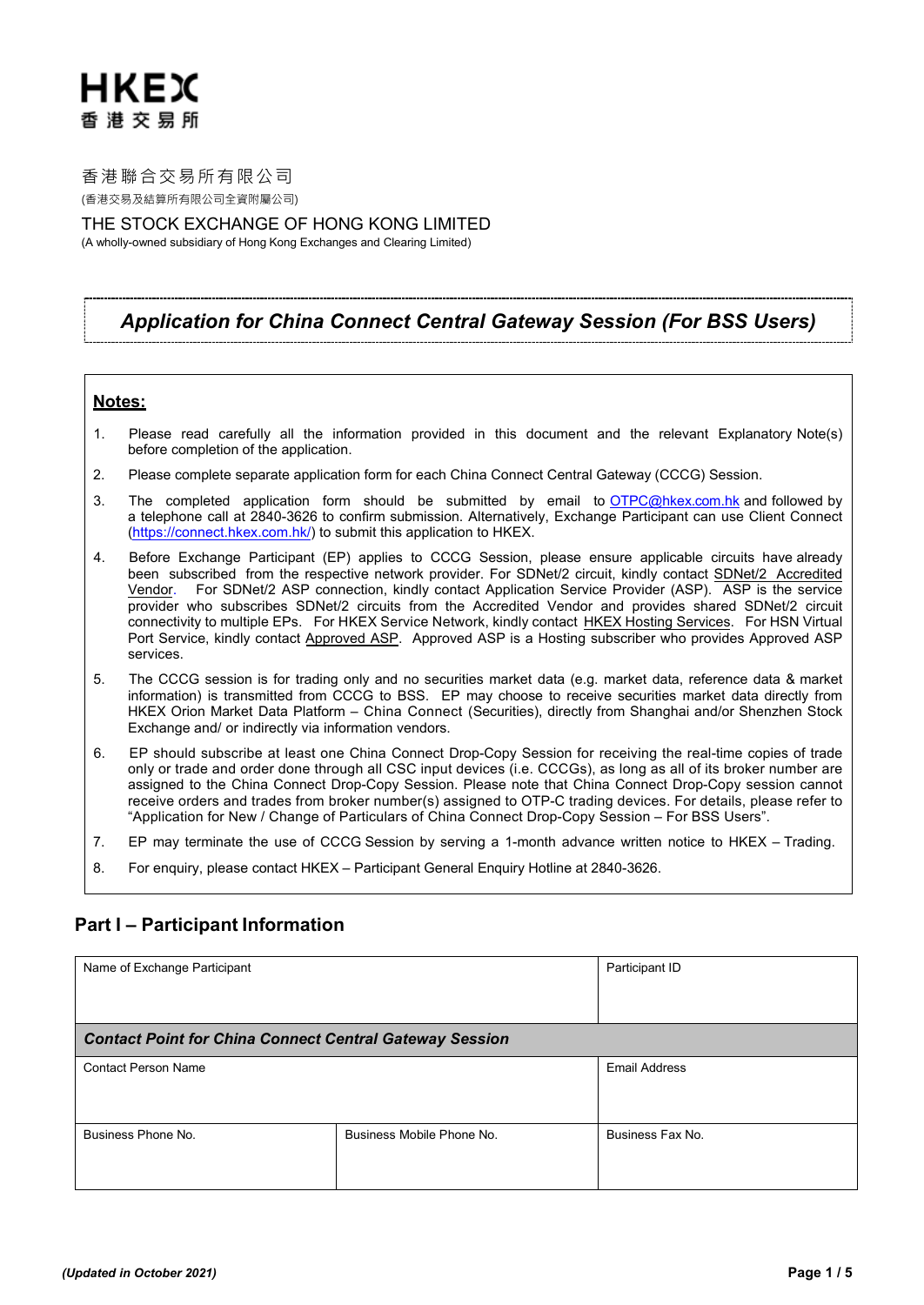**Part II – Application Details** *[please tick the appropriate box(es) below]*

| <b>CCCG Session/BSS - For Trading</b><br>(please refer to Explanatory Note) |                      |                                                                                                                                                                                                                                    |                                                                                                                       |                 |                        |                         |                                  |  |  |
|-----------------------------------------------------------------------------|----------------------|------------------------------------------------------------------------------------------------------------------------------------------------------------------------------------------------------------------------------------|-----------------------------------------------------------------------------------------------------------------------|-----------------|------------------------|-------------------------|----------------------------------|--|--|
|                                                                             |                      | <b>Section A CCCG Session Configuration</b>                                                                                                                                                                                        |                                                                                                                       |                 |                        |                         |                                  |  |  |
| 1)                                                                          |                      | Comp ID for the CCCG Session :                                                                                                                                                                                                     | (to be completed by HKEX)                                                                                             |                 |                        |                         |                                  |  |  |
| 2)                                                                          |                      | Protocol for the CCCG Session : □ Binary                                                                                                                                                                                           |                                                                                                                       |                 | $\Box$ FIX             |                         |                                  |  |  |
| 3)                                                                          |                      | Connection Information to CCCG Session :                                                                                                                                                                                           |                                                                                                                       |                 |                        |                         |                                  |  |  |
|                                                                             |                      |                                                                                                                                                                                                                                    |                                                                                                                       |                 |                        |                         |                                  |  |  |
|                                                                             |                      | Primary Circuit No.:<br>Secondary Circuit No.:                                                                                                                                                                                     |                                                                                                                       |                 |                        |                         |                                  |  |  |
|                                                                             |                      | Installation Address: <u>Communications</u> of the contract of the contract of the contract of the contract of the contract of the contract of the contract of the contract of the contract of the contract of the contract of the |                                                                                                                       |                 |                        |                         |                                  |  |  |
|                                                                             |                      | Type of Network                                                                                                                                                                                                                    |                                                                                                                       |                 |                        | <b>Network Provider</b> | <b>Circuit Installation Date</b> |  |  |
|                                                                             | ❏                    | SDNet/2                                                                                                                                                                                                                            |                                                                                                                       |                 |                        |                         |                                  |  |  |
|                                                                             | ❏                    | SDNet/2 ASP Connection                                                                                                                                                                                                             |                                                                                                                       |                 |                        | $\Box$ HKT              |                                  |  |  |
|                                                                             |                      |                                                                                                                                                                                                                                    |                                                                                                                       |                 |                        | U HKBNES                |                                  |  |  |
|                                                                             | ❏                    | <b>HKEX Service Network (HSN)</b>                                                                                                                                                                                                  |                                                                                                                       |                 |                        |                         |                                  |  |  |
|                                                                             |                      |                                                                                                                                                                                                                                    |                                                                                                                       |                 |                        | $\Box$ HKEX Hosting     |                                  |  |  |
|                                                                             | ❏                    |                                                                                                                                                                                                                                    |                                                                                                                       | <b>Services</b> |                        |                         |                                  |  |  |
|                                                                             |                      |                                                                                                                                                                                                                                    |                                                                                                                       |                 |                        |                         |                                  |  |  |
| 4)                                                                          |                      | Connection Information to Backup CCCG Session:                                                                                                                                                                                     |                                                                                                                       |                 |                        |                         |                                  |  |  |
|                                                                             |                      |                                                                                                                                                                                                                                    |                                                                                                                       |                 |                        |                         |                                  |  |  |
|                                                                             | Primary Circuit No.: |                                                                                                                                                                                                                                    |                                                                                                                       |                 | Secondary Circuit No.: |                         |                                  |  |  |
|                                                                             |                      | Installation Address :                                                                                                                                                                                                             | <u> 1989 - Johann Stoff, deutscher Stoff, der Stoff, der Stoff, der Stoff, der Stoff, der Stoff, der Stoff, der S</u> |                 |                        |                         |                                  |  |  |
|                                                                             |                      | Type of Network                                                                                                                                                                                                                    |                                                                                                                       |                 |                        | Network Provider        | <b>Circuit Installation Date</b> |  |  |
|                                                                             | ப                    | SDNet/2                                                                                                                                                                                                                            |                                                                                                                       |                 |                        |                         |                                  |  |  |
|                                                                             | ப                    | SDNet/2 ASP Connection                                                                                                                                                                                                             |                                                                                                                       |                 |                        | $\Box$ HKT              |                                  |  |  |
|                                                                             |                      |                                                                                                                                                                                                                                    |                                                                                                                       |                 |                        | $\Box$ HKBNES           |                                  |  |  |
|                                                                             | ❏                    | <b>HKEX Service Network (HSN)</b>                                                                                                                                                                                                  |                                                                                                                       |                 |                        |                         |                                  |  |  |
|                                                                             |                      |                                                                                                                                                                                                                                    |                                                                                                                       |                 | $\Box$                 | <b>HKEX Hosting</b>     |                                  |  |  |
|                                                                             | ⊔                    | <b>HSN Virtual Port Service</b>                                                                                                                                                                                                    |                                                                                                                       |                 |                        | Services                |                                  |  |  |
|                                                                             |                      |                                                                                                                                                                                                                                    |                                                                                                                       |                 |                        |                         |                                  |  |  |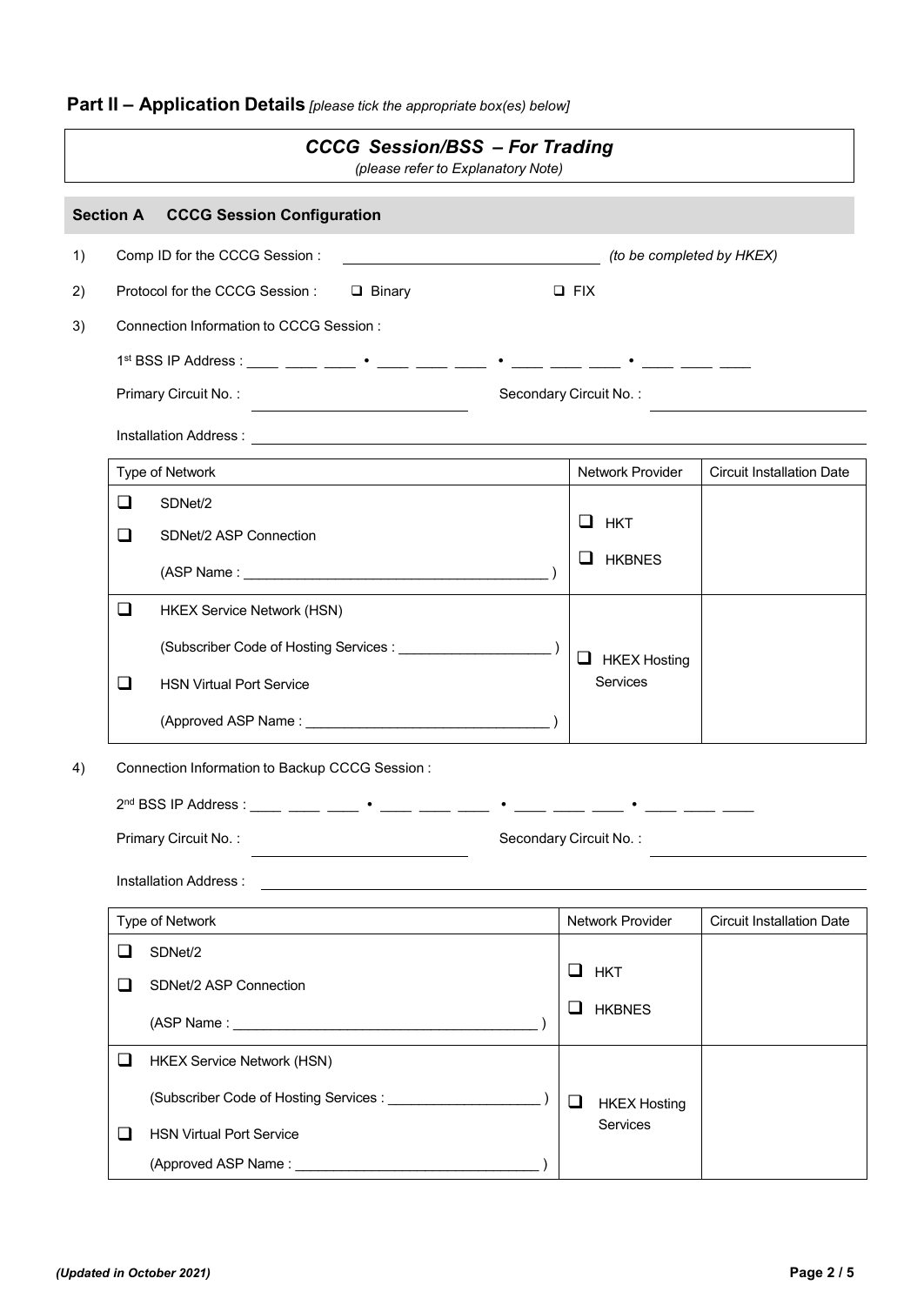| Primary Circuit No.:                                                                                                                            | Secondary Circuit No.: |                               |                                  |  |  |
|-------------------------------------------------------------------------------------------------------------------------------------------------|------------------------|-------------------------------|----------------------------------|--|--|
| Installation Address:                                                                                                                           |                        |                               |                                  |  |  |
| Type of Network                                                                                                                                 |                        | Network Provider              | <b>Circuit Installation Date</b> |  |  |
| □<br>SDNet/2                                                                                                                                    |                        |                               |                                  |  |  |
| □<br>SDNet/2 ASP Connection                                                                                                                     |                        | $\Box$ HKT                    |                                  |  |  |
|                                                                                                                                                 |                        | $\Box$ HKBNES                 |                                  |  |  |
| <b>HKEX Service Network (HSN)</b><br>$\Box$                                                                                                     |                        |                               |                                  |  |  |
|                                                                                                                                                 |                        | ❏<br><b>HKEX Hosting</b>      |                                  |  |  |
| <b>HSN Virtual Port Service</b><br>ப                                                                                                            |                        | <b>Services</b>               |                                  |  |  |
|                                                                                                                                                 |                        |                               |                                  |  |  |
| Installation Address :<br><u> 1989 - Johann Stoff, deutscher Stoff, der Stoff, der Stoff, der Stoff, der Stoff, der Stoff, der Stoff, der S</u> |                        |                               |                                  |  |  |
| Type of Network                                                                                                                                 |                        | Network Provider              | <b>Circuit Installation Date</b> |  |  |
| SDNet/2<br>$\Box$                                                                                                                               |                        | <b>HKT</b>                    |                                  |  |  |
| ⊓<br>SDNet/2 ASP Connection                                                                                                                     |                        | ⊔<br><b>HKBNES</b>            |                                  |  |  |
|                                                                                                                                                 |                        |                               |                                  |  |  |
| $\Box$<br><b>HKEX Service Network (HSN)</b>                                                                                                     |                        |                               |                                  |  |  |
|                                                                                                                                                 |                        | $\Box$<br><b>HKEX Hosting</b> |                                  |  |  |
| ❏<br><b>HSN Virtual Port Service</b>                                                                                                            |                        | Services                      |                                  |  |  |
|                                                                                                                                                 |                        |                               |                                  |  |  |
|                                                                                                                                                 |                        |                               |                                  |  |  |
| <b>BSS Information</b><br><b>Section B</b>                                                                                                      |                        |                               |                                  |  |  |
| BSS connected to the CCCG Session:                                                                                                              |                        |                               |                                  |  |  |
|                                                                                                                                                 |                        |                               |                                  |  |  |
| <b>Existing BSS</b>                                                                                                                             | New BSS                |                               |                                  |  |  |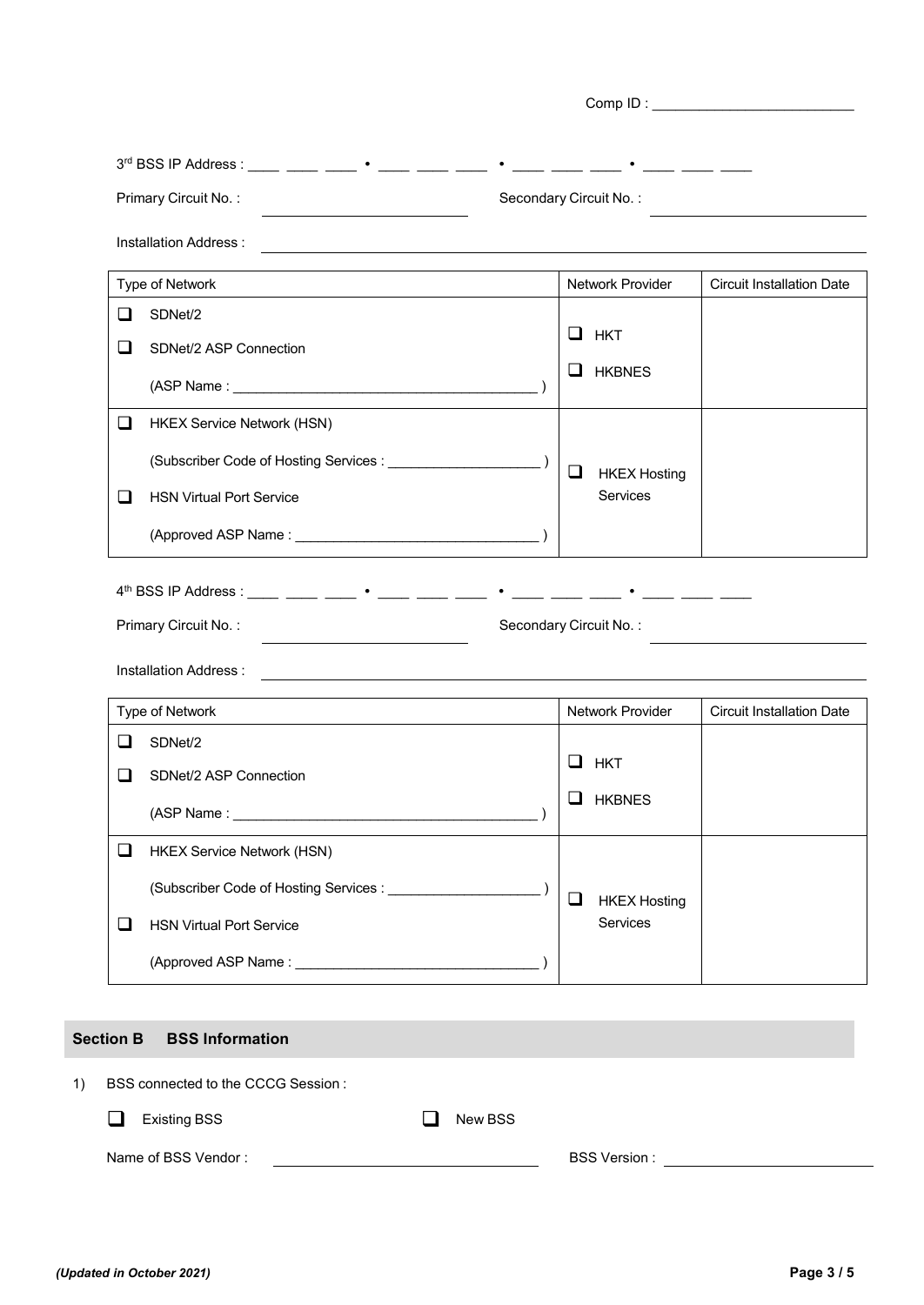### **Section C Market Data Channel**

1) Market Data will be received from :

HKEX Orion Market Data Platform – China Connect (Securities) (OMD-CC)

 $\Box$ *(For OMD-CC new subscriber, please also complete "HKEX Orion Market Data Platform – China Connect (Securities) ("OMD- CC") Feed Enrolment Form" at* [http://www.hkex.com.hk/-/media/HKEX-Market/Services/Rules-and-Forms-and-Fees/Forms/Securities-](http://www.hkex.com.hk/-/media/HKEX-Market/Services/Rules-and-Forms-and-Fees/Forms/Securities-(Stock-Connect)/Market-Data/OMD-CC/OMD-CC_Feed_Enrolment_Form.docx?la=en) [\(Stock-Connect\)/Market-Data/OMD-CC/OMD-CC\\_Feed\\_Enrolment\\_Form.docx?la=en](http://www.hkex.com.hk/-/media/HKEX-Market/Services/Rules-and-Forms-and-Fees/Forms/Securities-(Stock-Connect)/Market-Data/OMD-CC/OMD-CC_Feed_Enrolment_Form.docx?la=en) *.)*

Information Vendor, please provide the name :

Shanghai and / or Shenzhen Stock Exchange directly

### **Section D Standard CCCG Throttle Rate/ Broker Number Assignment**

1) No. of Standard CCG Throttle Rate/ Broker Number assigned to CCCG Session :

| Type                                                                                                                         | No. of<br>assignment | *New<br>Acquire | Re-assign from existing<br>Device ID (pls specify) | Broker No. to be<br>reassigned from<br>other devices |
|------------------------------------------------------------------------------------------------------------------------------|----------------------|-----------------|----------------------------------------------------|------------------------------------------------------|
| <b>Standard CCCG Throttle Rate</b><br>acquired from the Exchange <sup>(NB1)</sup>                                            |                      |                 |                                                    |                                                      |
| <b>Standard CCCG Throttle Rate</b><br>under China Connect Monthly<br><b>Throttle Subscription</b><br>Scheme <sup>(NB2)</sup> |                      |                 |                                                    |                                                      |

*NB1: Acquire a new Standard CCCG Throttle Rate and assign to a new CCCG Session, please also complete the "Application for Increase of China Connect Central Gateway (CCCG) Throttle Rate"* 

*NB2 : Please also complete "Application for Subscription or Termination of China Connect Monthly Throttle Rates" if new application of standard CCCG throttle rate under China Connect Monthly Throttle Subscription Scheme.*

## **Section E Declaration by Participant**

We,

(Name of Exchange Participant)

1. consent to the processing of personal data in accordance with the Privacy Policy Statement included in this form;

- 2. agree at all times to keep HKEX and its subsidiaries fully indemnified against and in respect of all liabilities, economic or otherwise, losses, damages, costs, claims, suits, demands, fees and expenses of whatsoever nature which may be incurred by HKEX and its subsidiaries as a result of or in connection with or arising out of any act, omission, mistake, delay or other fault of the EP in respect of or in connection with the use by the EP of the CCCG or the BSS;
- 3. understand that HKEX and its subsidiaries shall not be liable to the EP or any person claiming through the EP or any other third party for any cause of action of whatever nature for and in respect of any liabilities, economic or otherwise, losses, damages, costs, claims, suits, demands, fees and expenses of whatsoever nature suffered by the EP or any third party arising from any cause whatsoever or (without prejudice to the generality of the foregoing) arising from any act, omission, mistake, delay, interruption, whether negligent or otherwise, in respect of or in connection with or arising out of the operation, use or maintenance of the CCCG;
- 4. commit to pay for the relevant fees and charges applicable for this Application; and
- 5. have read the explanatory note of the application form.

<span id="page-3-0"></span>

| Signature of Responsible<br>Officer with Company Chop |  |  |  |  |  |
|-------------------------------------------------------|--|--|--|--|--|
| Name of Responsible Officer                           |  |  |  |  |  |

Comp ID :